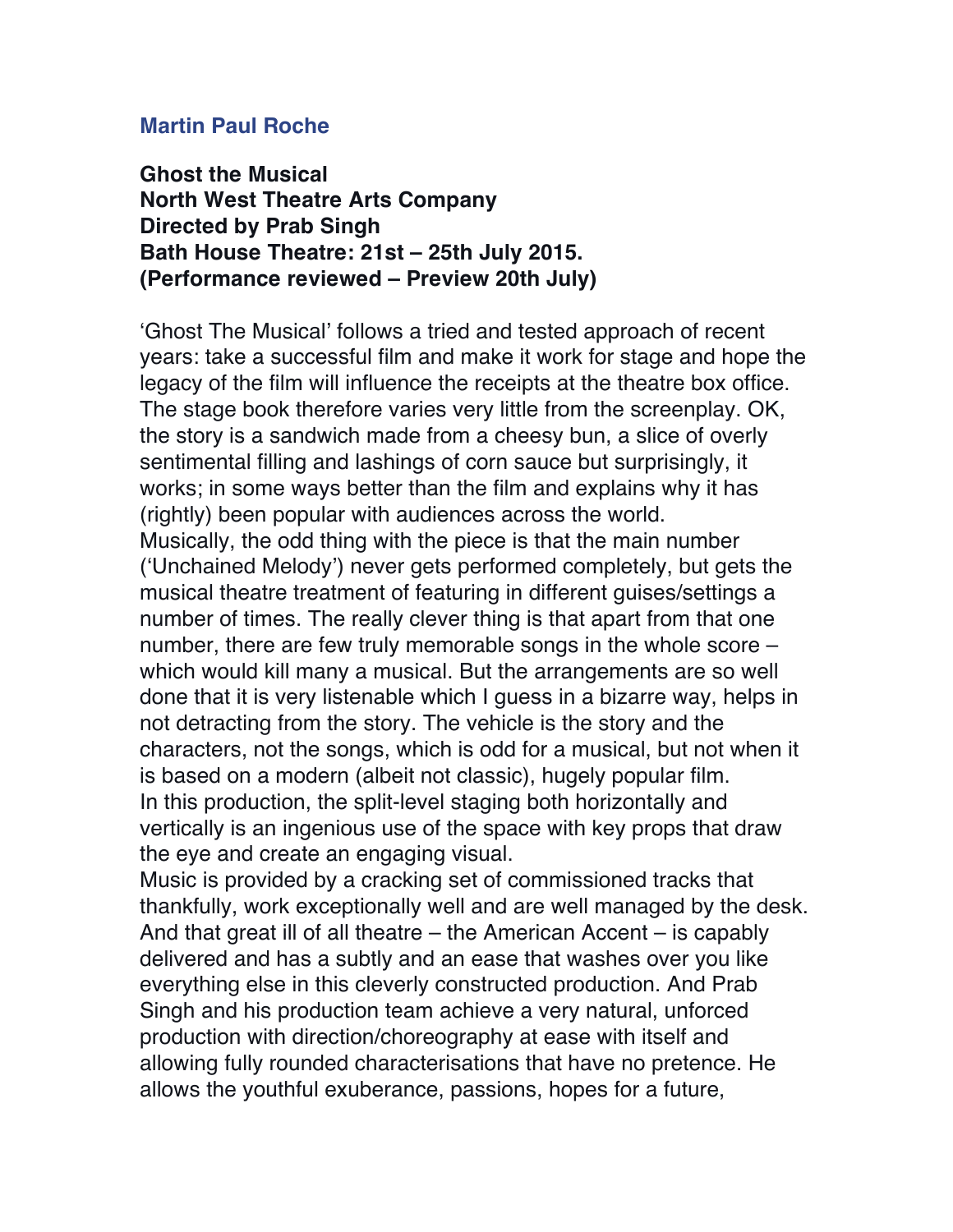longings for a past to be reborn, just happen without over-effort and with a sizzling pace. And vitally, love is the heart of this piece and it was spontaneous, believable, engaging.

And this was a reasonable size cast with a huge range of ages – and all from the locale. No shipped in company. And they possessed individuality, character and they all possessed that trademark passion of the production. But to use a well-worn cliché without embarrassment, they all had one collective very high standard. And this was evidenced by the teamwork and slick manner in which the company set and re-set the staging. And the quality of the company and secondary principal vocals was, I have to say, first-rate. Wellbalanced harmonies and top-notch solo lines; and matched by their acting, particularly 'off the page'. Bags of detail and absorbing to watch. Great examples were provided Jonny Molyneux as the hospital ghost and Adam Whitmore as the subway ghost/Orlando. Super performances, packed with detail and stage presence. But all were equal to them and the standards of the production.

Technically, the piece is a big ask. But in the main, the requirements of the spirits and their movements, actions were all accommodated very well. And bear one thing in mind. The technical team are students – all of them.

A team that any theatre would be envious of when you consider what they have achieved (and their ages). Both technically and artistically it would be an absolute sin if this didn't bode well for their futures. And what of the principals?

Well, as you would anticipate, they did not disappoint. Every voice was on the money and the quality of the drama, the stagecraft and the detail in the performances was first rate.

Curtis Grime as the murderous character Willie had just the right amount of menace to be credible. Very nicely done. Rachel Redford as Molly had a super tone to her voice and used that instrument effortlessly across a pretty good range. Theo Spofforth as Sam gave a very well judged and mature performance and didn't over play it: natural, passionate, convincing. Alex Harford was the multi-faceted, multi-faced Carl. A really big ask for any player to cover all the bases: the friend, the businessman, the cheat and charlatan and do it convincingly? Well, from what I saw, he is a talented actor with a voice to match.